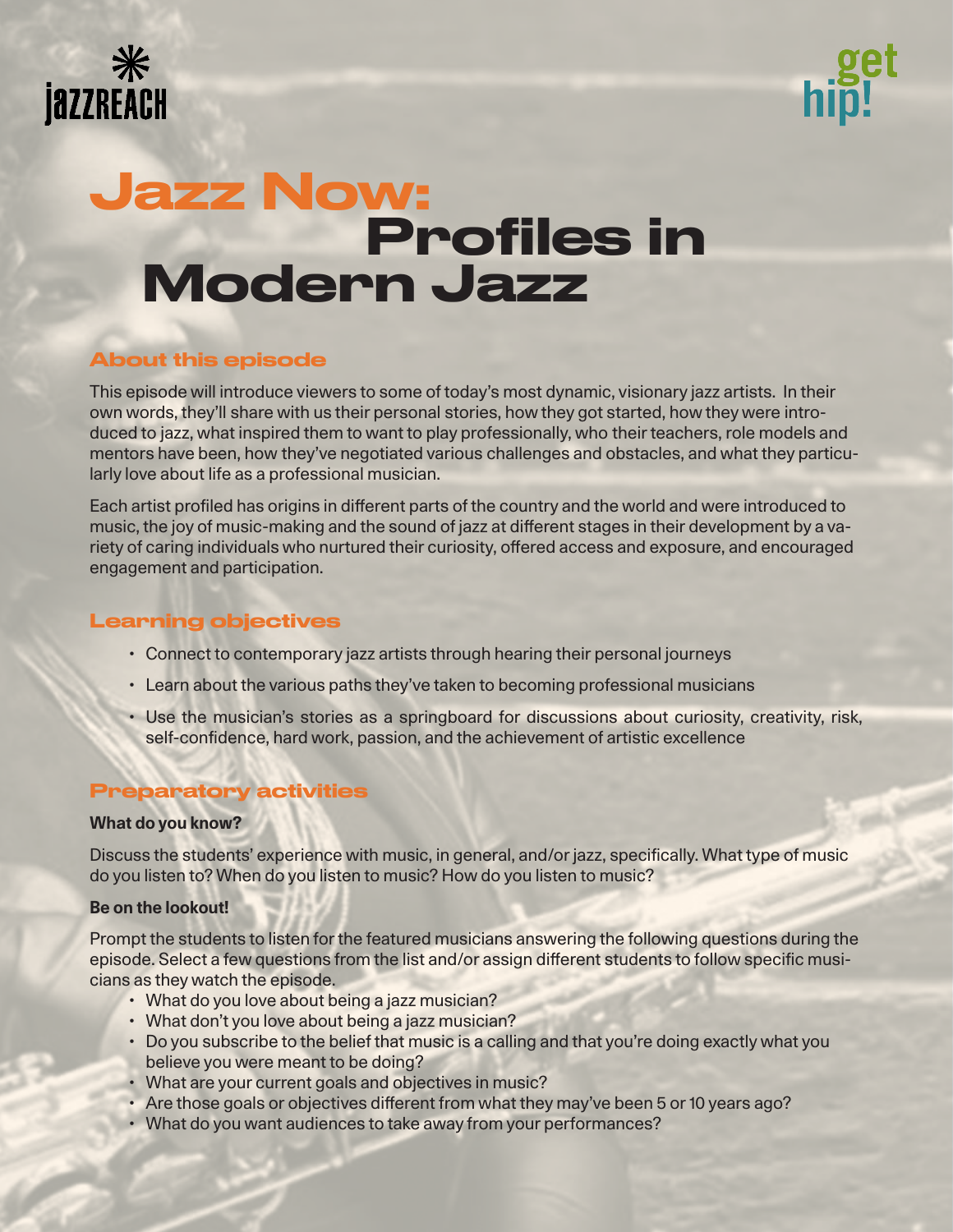



# Exploration questions/activities

## **Discuss/Explore the Episode:**

- Which musician's story resonated with you and why?
- What were some of the different paths the musicians described to becoming a professional artist? Were there common experiences? Did anything surprise you?
- What does excellence mean to you?

During the episode, the musicians responded to a series of questions to share their personal and professional journeys. Their responses conveyed a unified sense of passion, commitment, and love of music.

Below is a selection of the questions from the episode followed by a quote from the musician(s) which can be used as a basis for discussions with your students about self-realization, commitment, the creative process, cultivating curiosity and passion, and striving for excellence.

## **What do you love about being a jazz musician?**

*It's just such an incredible blessing to do what you love. Even on the worst day, I'm like wow, I'm playing music. And every day is different. I'm meeting different people. I'm going to different places.*

—Endea Owens (24:25 in the episode)

- What is something that you love doing/are passionate about?
- How would you describe your commit ment and dedication to it?
- What do you love about doing it?
- Can you imagine doing this for the rest of your life?

## **Do you subscribe to the belief that music is a calling and that you're doing exactly what you believe you were meant to be doing?**

*Even in 5th grade, (playing jazz) is what I'm connecting to, this is what I'm good at, this is what I like more than anything else. This is what I'm meant to do. I can't do anything else.*

— Alexa Tarantino (18:26 in the episode)

- What is something that you feel connected to?
- Is there something that you like so much more than anything else that you feel you were "meant to do it."
- How did you discover it or how were you introduced to it?
- When did you start doing it?
- How do you cultivate or nurture your interest/commitment/experience/skill?
- Who has encouraged or mentored you?
- Who are your heroes?

*Between feeling embarrassed, humiliated and invigorated all at the same time, I said, 'Man I've got to learn more about this stuff.' And that was what got me to say, 'I think this is really what I want to do.'*

- Carl Allen (17:54 in the episode)
- Have you experienced embarrassment or humiliation when learning or trying some thing new?
- How did you respond? Were you encouraged or discouraged?

*A friend of mine told me, if your dreams don't scare you, then you're not dreaming big enough. Your dreams should be so big that they scare you. So we have to allow ourselves to be able to think bigger.*

— Carl Allen, (34:17 in the episode)

- What does "dreaming big" mean?
- What does it mean to be scared of your dreams? Fear of failure? Fear of success?